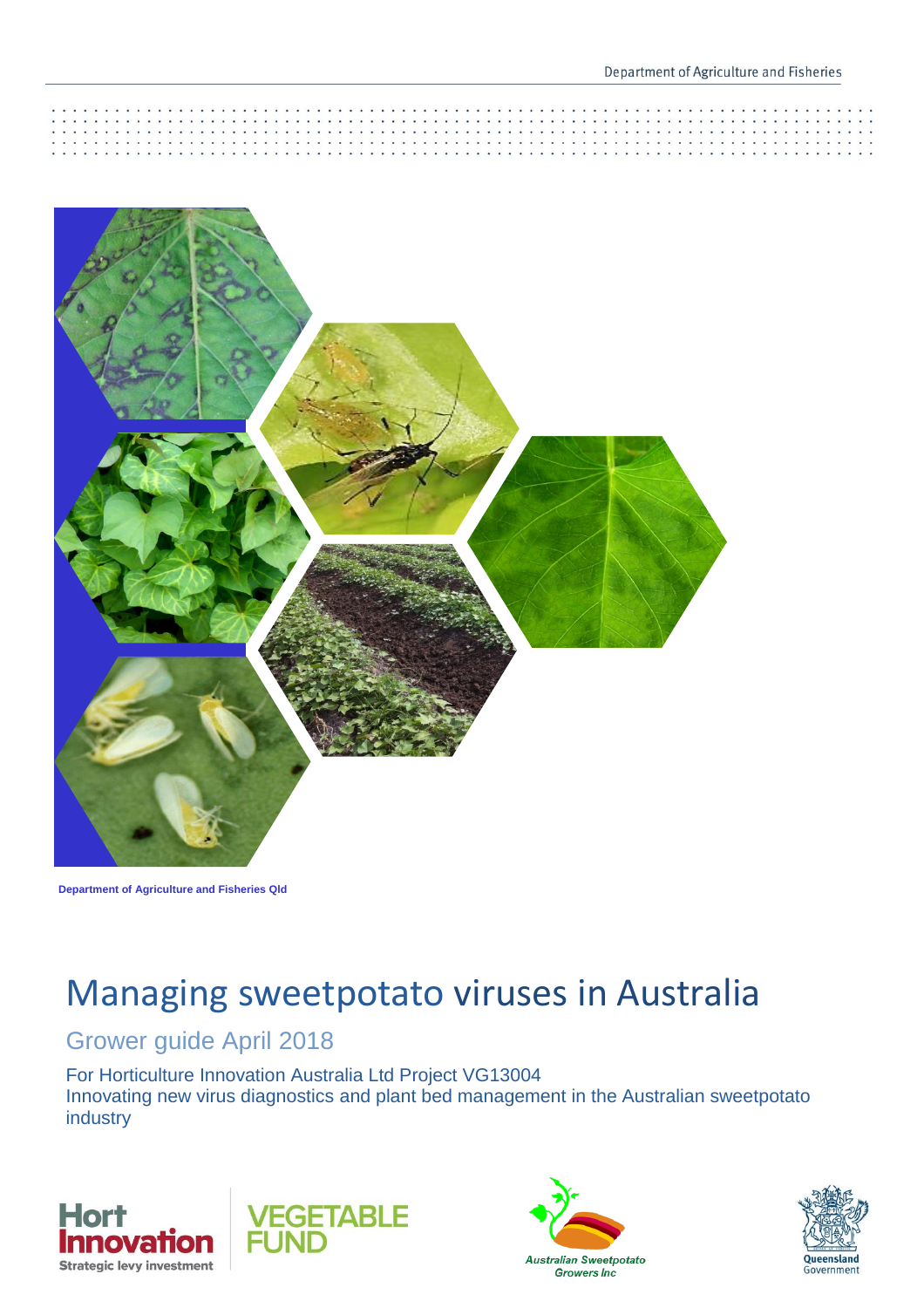This publication has been compiled by Sandra Dennien (Horticulture and Forestry Sciences, Department of Agriculture and Fisheries) and Craig Henderson (Henderson RDE).

© State of Queensland, 2018.

The Queensland Government supports and encourages the dissemination and exchange of its information. The copyright in this publication is licensed under a Creative Commons Attribution 3.0 Australia (CC BY) licence.

Under this licence you are free, without having to seek our permission, to use this publication in accordance with the licence terms.



You must keep intact the copyright notice and attribute the State of Queensland as the source of the publication.

Note: Some content in this publication may have different licence terms as indicated.

For more information on this licence, visit http://creativecommons.org/licenses/by/3.0/au/deed.en

The information contained herein is subject to change without notice. The Queensland Government shall not be liable for technical or other errors or omissions contained herein. The reader/user accepts all risks and responsibility for losses, damages, costs and other consequences resulting directly or indirectly from using this information.

This project has been funded by Horticulture Innovation Australia Limited using the Vegetable Industry levy and funds from the Australian Government.

Horticulture Innovation Australia Limited (Hort Innovation) makes no representations and expressly disclaims all warranties (to the extent permitted by law) about the accuracy, completeness, or currency of information in Hort Innovation Project VG13004.

Reliance on any information provided by Hort Innovation is entirely at your own risk. Hort Innovation is not responsible for, and will not be liable for, any loss, damage, claim, expense, cost (including legal costs) or other liability arising in any way (including from Hort Innovation or any other person's negligence or otherwise) from your use or non-use Hort Innovation Project VG13004, or from reliance on information contained in the material or that Hort Innovation provides to you by any other means.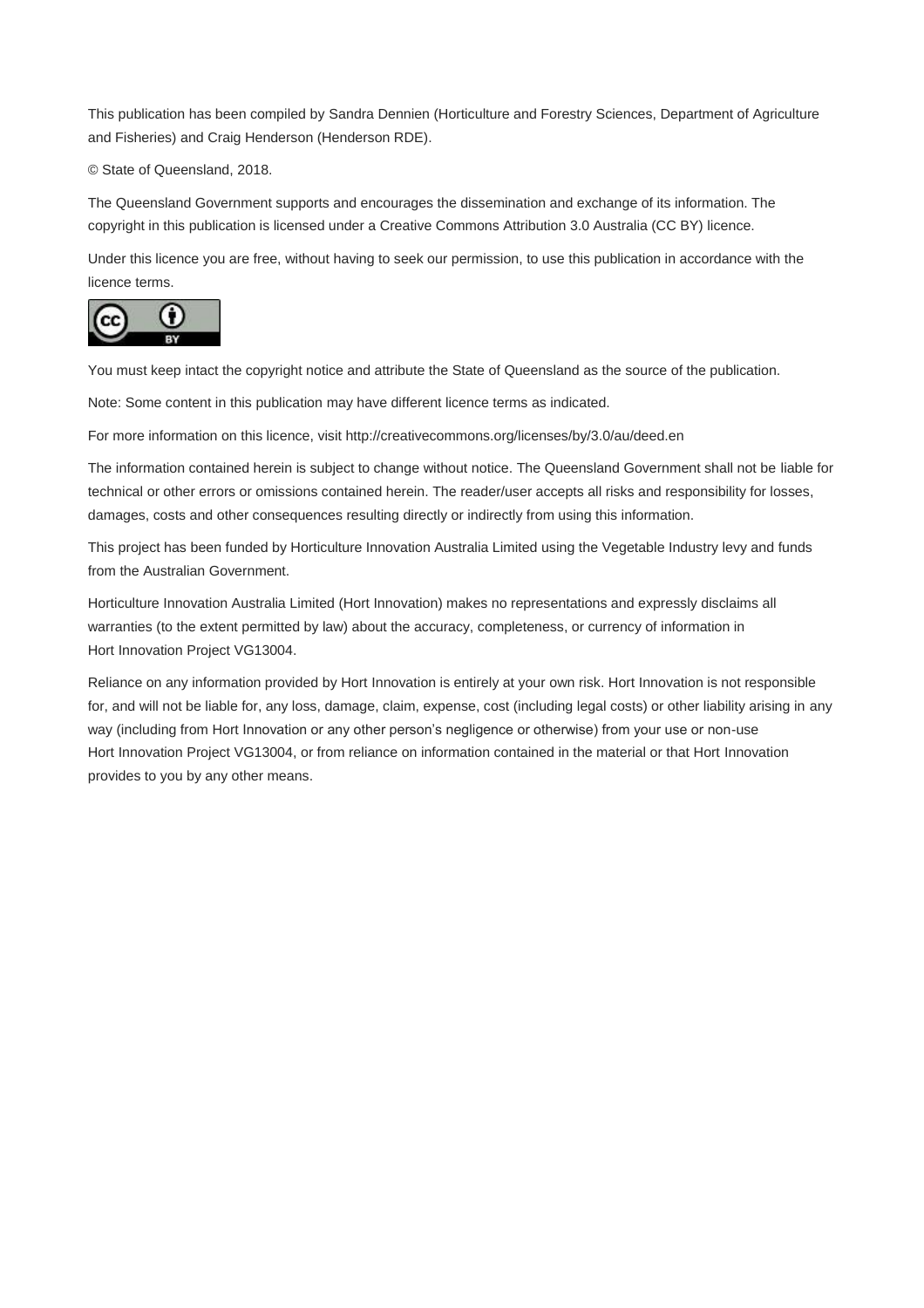# **Contents**

<span id="page-2-0"></span>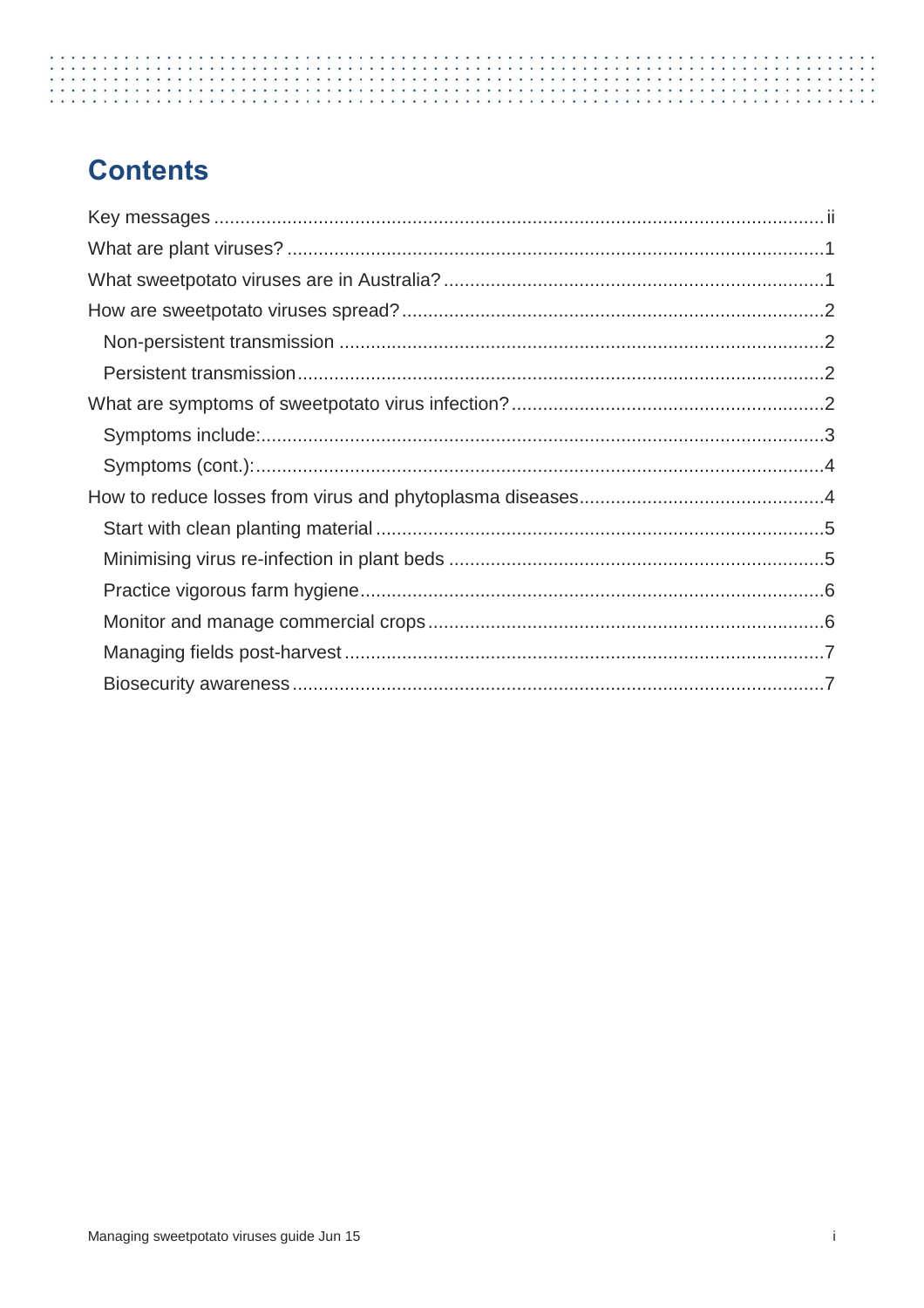## **Key messages**

- Sweetpotato viruses can have a major impact on the yield and quality of sweetpotatoes in Australia.
- The most critical strategy for managing sweetpotato viruses is using clean planting material sourced from a reliable supplier.
- Clean sweetpotato plants become re-infected when vectors (aphids, whiteflies, jassids) spread viruses and phytoplasma from infected plants.
- Managing sweetpotato viruses in commercial crops is about reducing the probability and rate of virus re-infection, by:
	- Starting with clean materials.
	- Being vigilant in maintaining nursery beds as virus and vector free as possible.
	- Ensure no sweetpotato plants or materials (apart from current nursery beds or growing commercial crops) exist on farm. This means removing old crops and volunteer plants, including dump sites for reject roots.
	- As far as practically possible around your farm, eliminate weeds related to sweetpotatoes, and vegetation that supports vector insects.
- Report any unusual plant symptoms to appropriate agencies, as there are important sweetpotato virus diseases not currently in Australia that could severely impact the industry.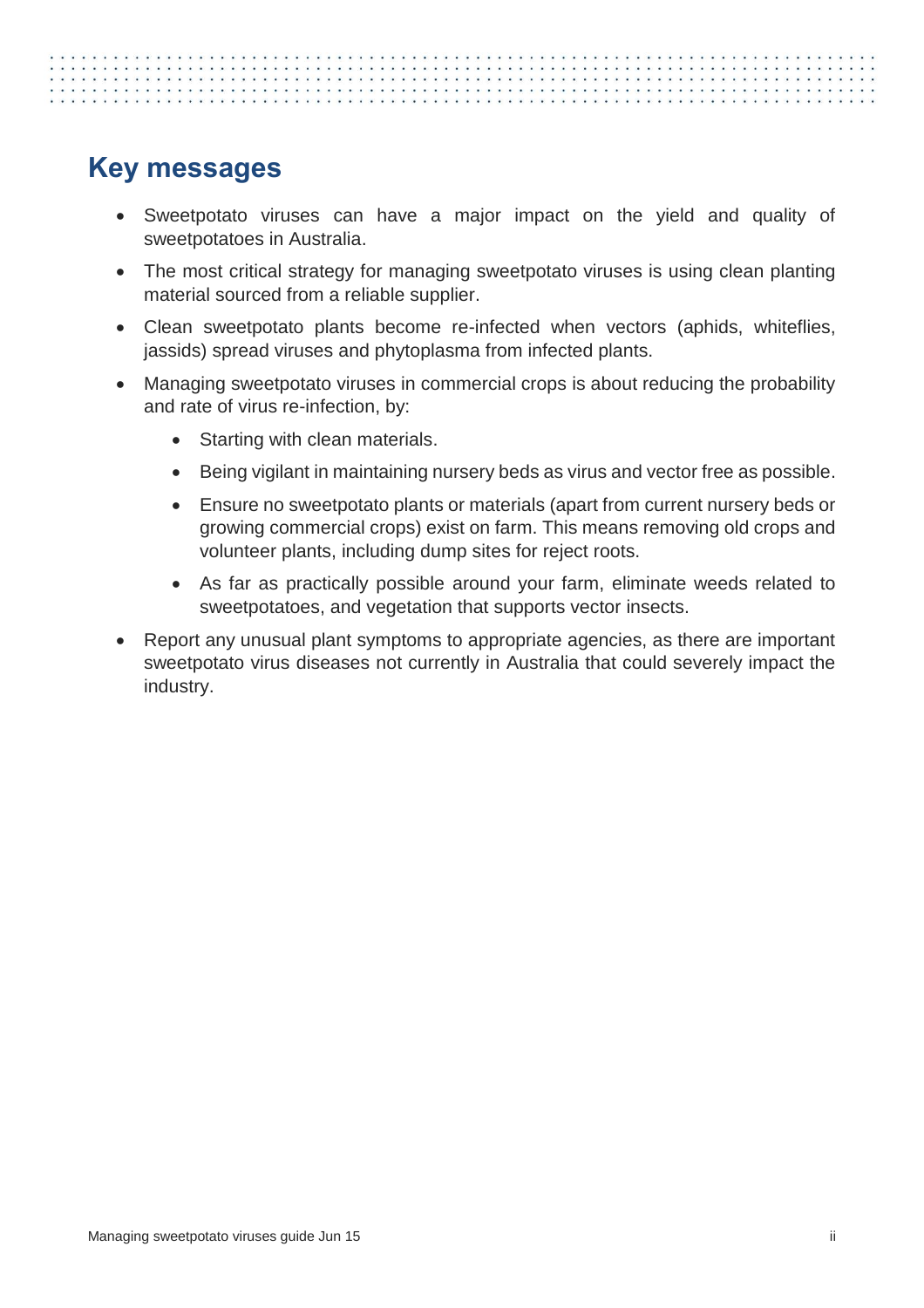# <span id="page-4-0"></span>**What are plant viruses?**

Plant viruses are viruses that affect plants. Sweetpotato (*Ipomoea batatas*) infecting viruses are not able to survive or multiply without a suitable host plant or vector. They are extremely small and are made up of genetic material or nucleic acid (either DNA or RNA), which contains all the information necessary for them to multiply, surrounded by a protective protein coat.

Some sweetpotato viruses are found wherever sweetpotato is grown. Viruses can occur alone or there may be two or more viruses in a plant. Usually, the more viruses in a plant, the lower the yield.

## <span id="page-4-1"></span>**What sweetpotato viruses are in Australia?**

Six viruses are currently known to occur in Australia, along with their vectors:

- **Sweetpotato feathery mottle virus** (SPFMV); spread by aphids (Picture 1); non persistent.
- **Sweetpotato virus 2** (SPV2); spread by aphids (Picture 1); non persistent.
- **Sweetpotato virus C** (SPVC); spread by aphids (Picture 1); non persistent.
- **Sweetpotato chlorotic fleck virus** (SPCFV); vector is unknown.
- **Sweetpotato collusive virus** (SPCV); vector is unknown.
- **Sweetpotato leaf curl virus (SPLCV)**; spread by whiteflies (Picture 2); persistent.

Although not strictly a virus, similar principles apply to a type of bacterium called:

 **Phytoplasma or Sweetpotato little leaf** (SPLL); spread by jassids (leafhoppers) (Picture 3); persistent.



**Picture 1.** Aphids (1.5 to 2.5 mm long)



**Picture 2.** Whitefly (0.8 to 1.2 mm long)



**Picture 3.** Leafhoppers (5 mm long)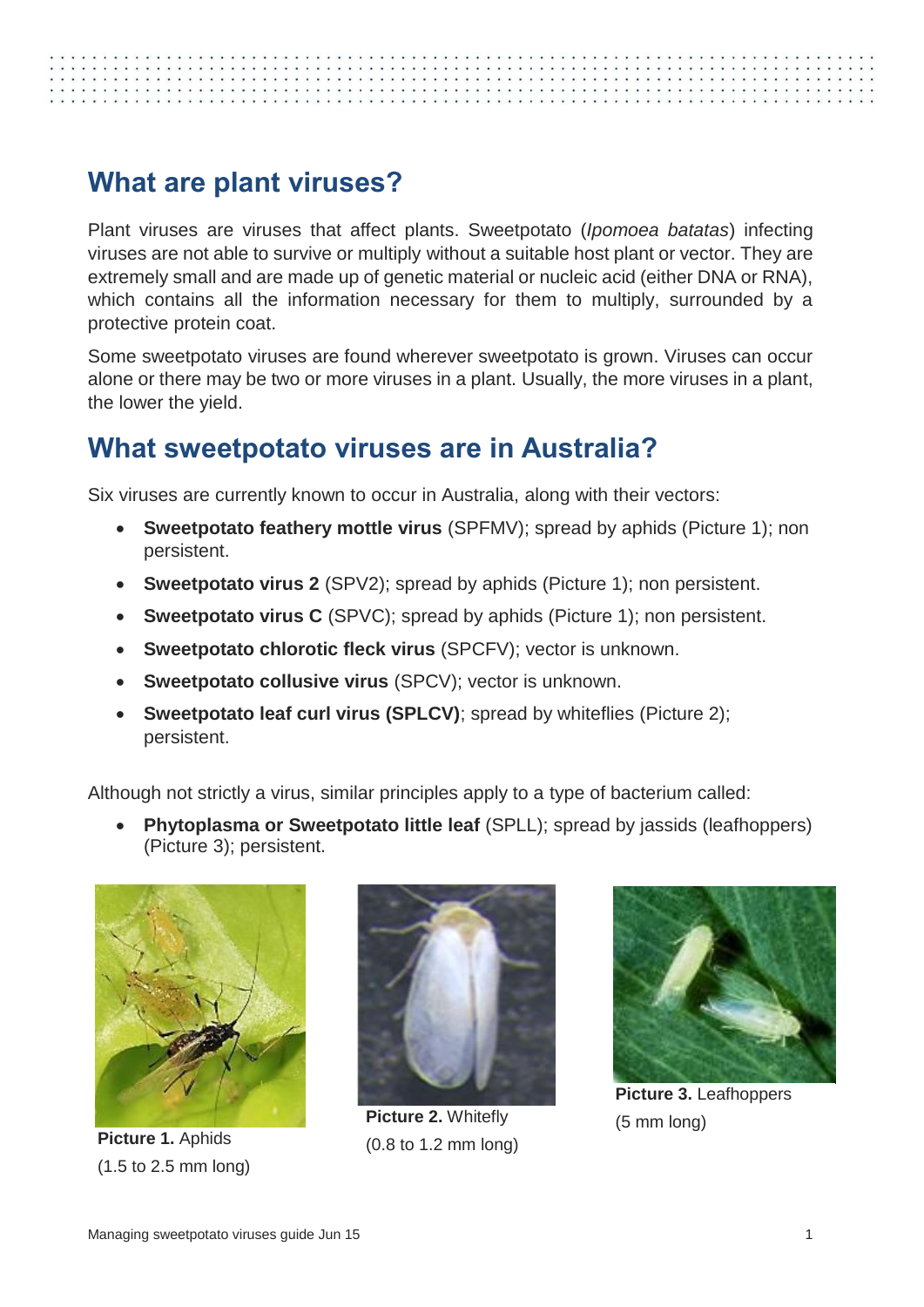# <span id="page-5-0"></span>**How are sweetpotato viruses spread?**

Most plant viruses are transmitted from plant to plant by sap-sucking insects. These are called vectors or carriers. The most important sweetpotato virus vectors are aphids, whiteflies and jassids. Apart from cropped sweetpotatoes, other plants are important in the life cycle of many viruses and their vectors, as both viruses and vectors are able to survive adverse conditions and intervals between crop cycles in weed hosts (especially weeds of the Convolvulaceae such as Morning glory), volunteer crop plants, abandoned crops, and vegetative plant parts. **Infected plants cannot be cured.**

Insects can transmit viruses in two ways:

### <span id="page-5-1"></span>**Non-persistent transmission**

Virus particles become attached to the mouthparts of the insect as it feeds on virusinfected plants. The insect then transfers the virus particles onto the next plant it feeds upon. This method is very quick, and insects only need to feed for a short time (a few minutes) to transmit the virus between plants.

### <span id="page-5-2"></span>**Persistent transmission**

Virus particles are taken in via mouthparts of the insect into the gut (and stored in the salivary glands) as the insect feeds on virus-infected plants. The insect then transfers the virus particles stored in its salivary glands into the next plant it feeds on. This method is slow as insects need to feed for some hours to obtain the virus. The insect is then infected with the virus for the rest of its life.

### <span id="page-5-3"></span>**What are symptoms of sweetpotato virus infection?**

Visible virus symptoms vary with different cultivars and environmental effects. Symptoms are not always visible on sweetpotato plants. Symptoms are usually easier to see when plants are stressed due to other deficiencies or excesses e.g. environmental stresses, nutritional disorders, pest attack.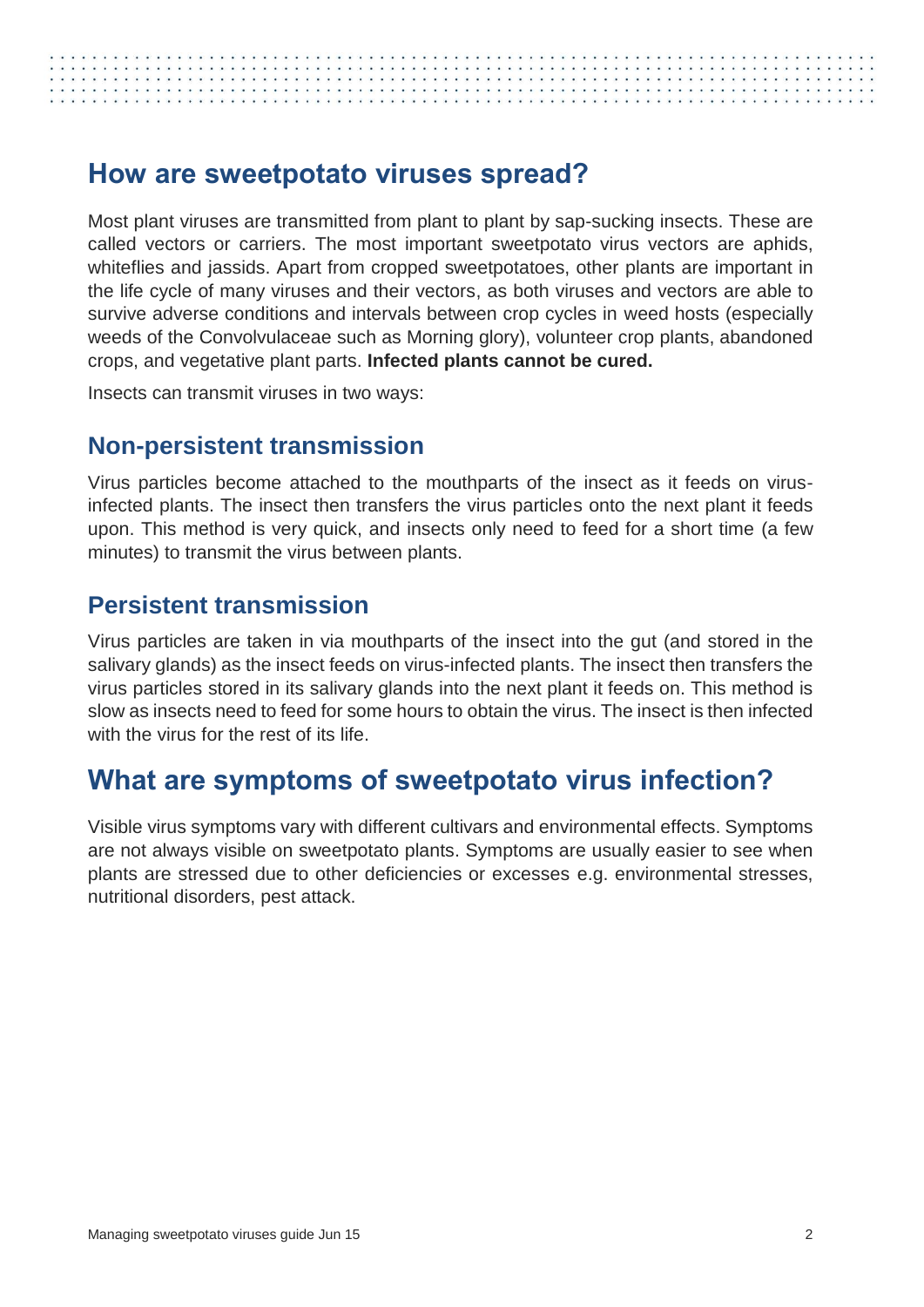

### <span id="page-6-0"></span>**Symptoms include:**

Vein clearing or yellowing aof the main veins (Pictures 4 and 5).





**Picture 4.** Vein clearing, symptoms of SPFMV

**Picture 5.** Vein clearing along midrib

- Bent, twisted, long and skinny roots (Picture 6) are sometimes caused by virus infection reducing the number of usable roots. Note that this can also be caused by a range of other factors e.g. high soil nitrogen levels, prolonged waterlogging.
- Russet cracking (Picture 7) and internal cork caused by SPFMV can also reduce storage root quality.
- Mottling (Picture 8) caused by SPFMV.
- Less latex is produced in vines and roots.
- Root system is stunted.
- Less storage roots are produced, smaller storage roots are produced.



**Picture 6.** Long, twisted roots symptom



**Picture 7.** Russet cracks from SPFMV



**Picture 8.** Mottled areas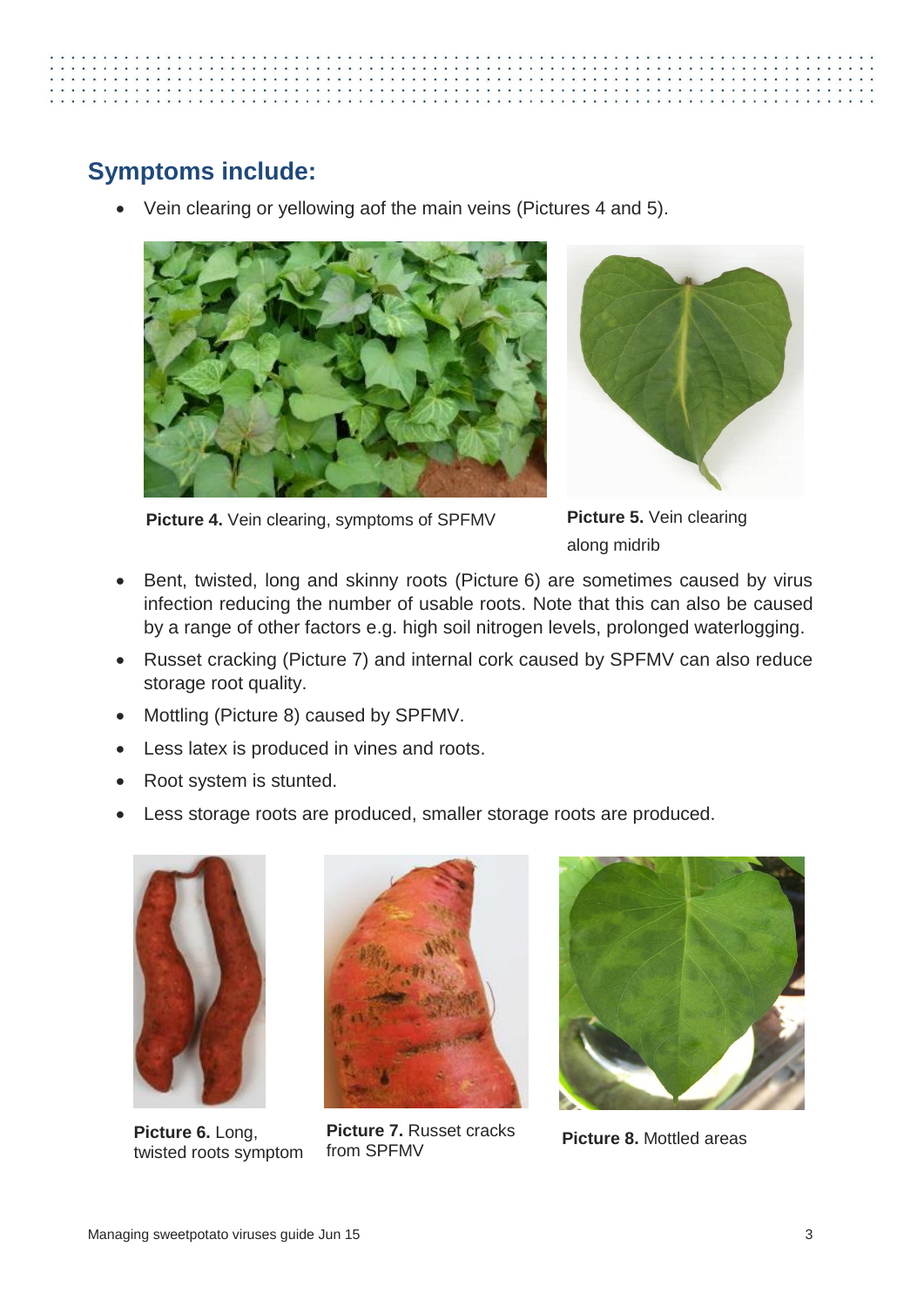# <span id="page-7-0"></span>**Symptoms (cont.):**

- Chlorotic spots (Picture 9) chlorotic areas with purple edges (Picture 10).
- Chlorotic spots with bubbling or puckering of leaves (Picture 11).



**Picture 9.** Chlorotic (yellow) spots



**Picture 10.** Purple edged chlorotic spots



**Picture 11.** Chlorotic (yellow) spot symptom

- Leaf curl (Picture 12) caused by Begomovirus.
- Little leaves, often round with curled up edges, caused by phytoplasma and/or SPLCV (Picture 12).
- Stunting of the whole plant or the plant grows many stems giving it a bushy appearance, characteristic of SPLL (Picture 13).

<span id="page-7-1"></span>

**Picture 12.** SPLCV, leaf curling symptoms



**Picture 13.** SPLL symptoms stunted plants with small leaves and bushy stems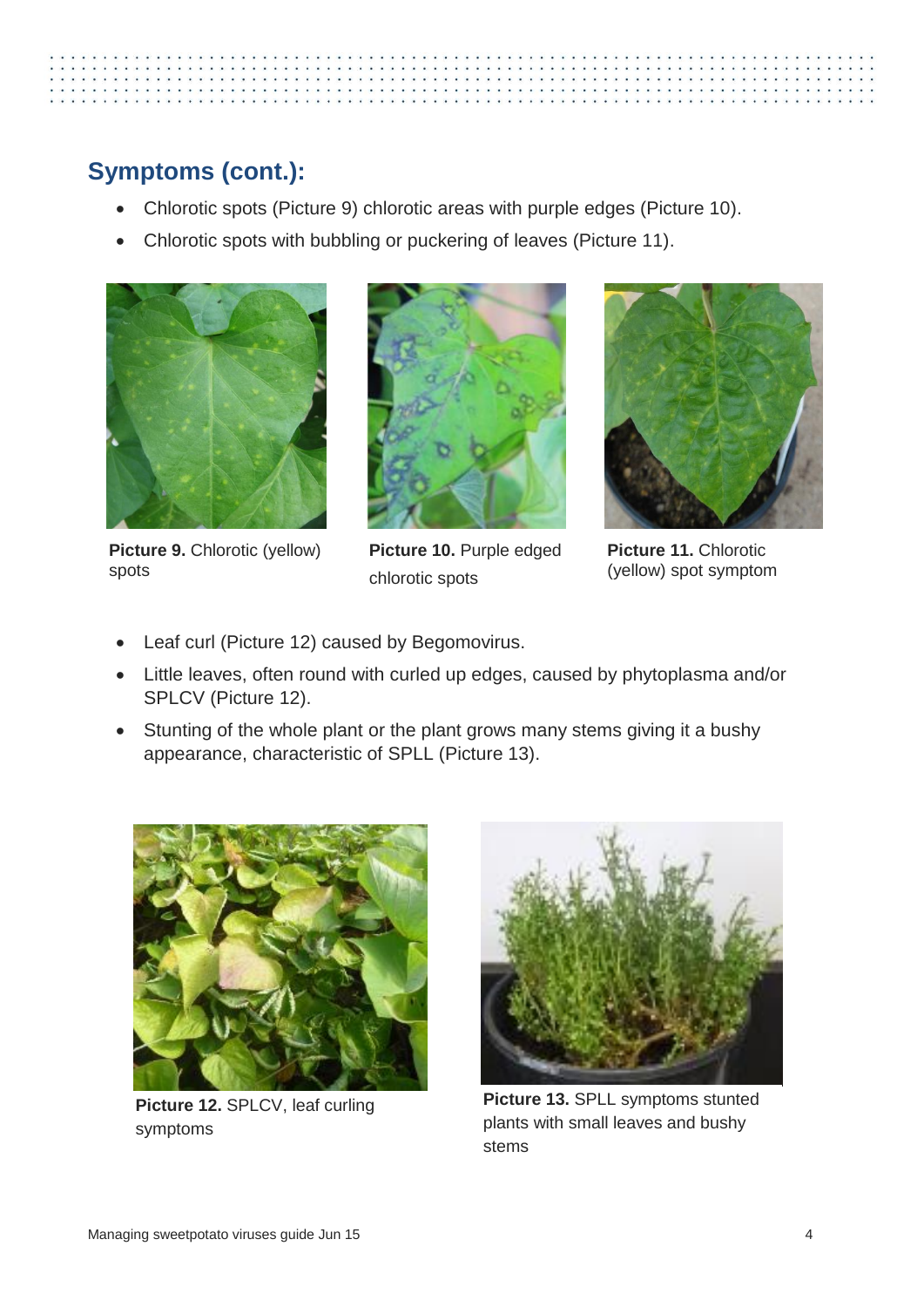## **How to reduce losses from virus and phytoplasma diseases**

### <span id="page-8-0"></span>**Start with clean planting material**

### **The most important strategy for growing healthy sweetpotatoes is to source pathogen-tested planting material from a reliable supplier.**

Sweetpotato feathery mottle viruses and Begomoviruses are endemic in the main sweetpotato growing areas of Australia. It is inevitable that sweetpotatoes multiplied on growers' properties over several seasons in these areas will be virus infected, unless they are using insect-proofed structures and vigilant monitoring programs. The only exception may be very isolated properties, screened by large areas of non-host vegetation, with low densities of weeds and stringent farm hygiene protocols.

Use Pathogen Tested (PT) planting material.

### <span id="page-8-1"></span>**Minimising virus re-infection in plant beds**

Assuming you are starting with PT material, the next step is to multiply up your material (probably using bedding roots in seed beds) to minimise the chance and rate of reinfection.

- Locate seed beds as far as practically possible away from commercial sweetpotato plantings, or any other potential sources of virus infection. However this should be balanced by the need to meticulously observe and manage the seed beds, so they should be easily accessible to the responsible manager on a regular (e.g. daily) basis.
- Ideally, use windbreak plantings to further isolate seed beds. Windbreaks can reduce the spread of virus vectors into the seed bed area, as well as promote superior irrigation distribution.
- Regularly inspect seed beds for any signs of virus or phytoplasma infection. Remove any suspicious plants immediately.
- Maintain a regular program for keeping vectors out of the planting beds. Nonorganic growers can rotate a sequence of systemic and contact pesticides according to registered uses.
- Vectors of non-persistent viruses will eventually be killed after feeding on plants sprayed with systemic insecticide. However, because these viruses can be transmitted within seconds, many plants become infected before the insect dies or moves out of the crop. Do not simply rely on systemic insecticides to manage virus vectors.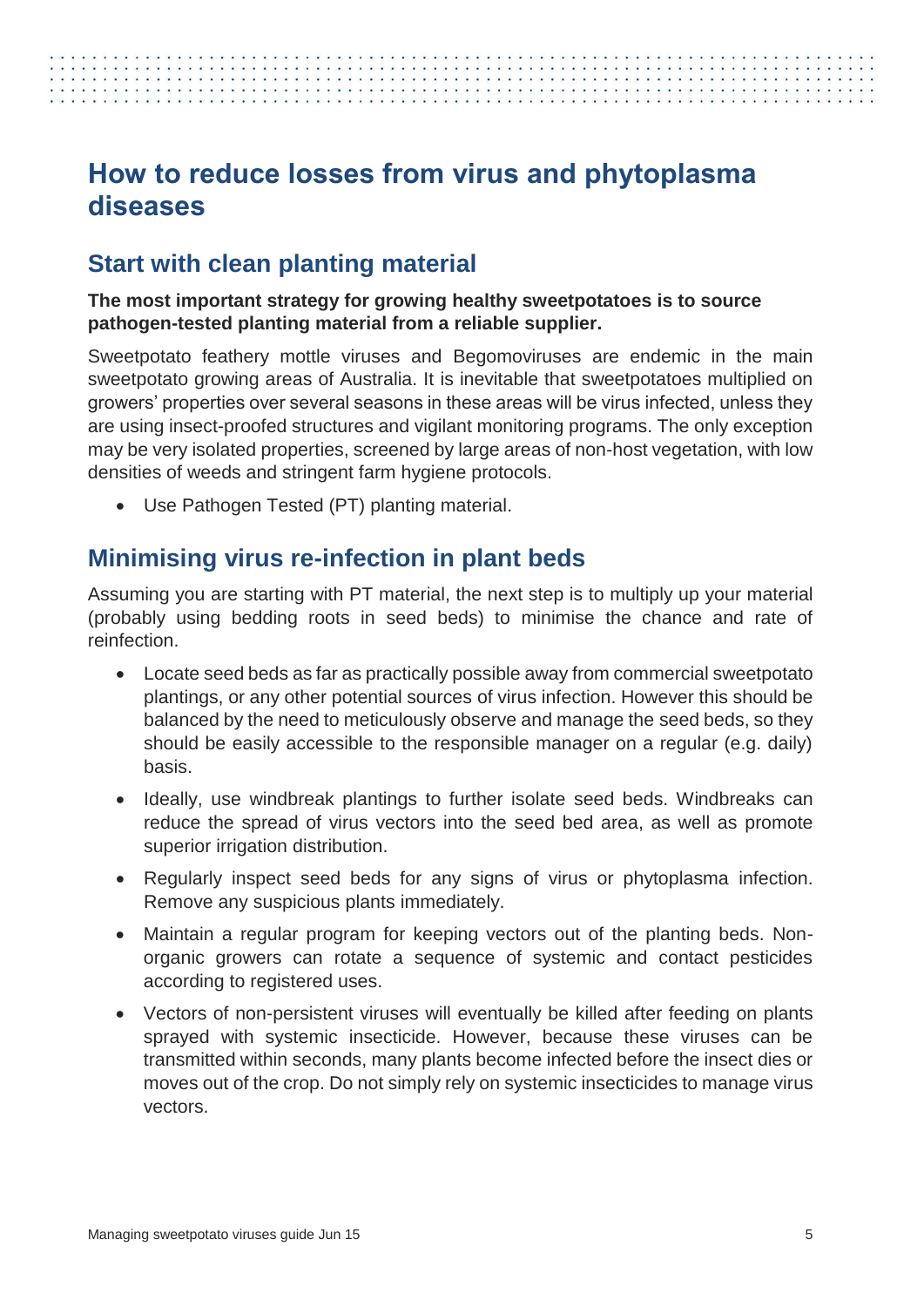- - Insecticides are more effective against persistently transmitted viruses because insects are killed before they have time to acquire and transmit the virus.
	- Severe virus re-infection is the primary reason why seed beds become ineffective as sources of planting material. The longer you can keep virus levels in your seed beds low, the more options you have for extending the life of those beds.

### <span id="page-9-0"></span>**Practice vigorous farm hygiene**

- Maintaining good farm hygiene is the simplest and most important tool you can use to help manage pest populations. Good farm hygiene will reduce the number of pests developing on and being spread around your farm. Using a combination of management options can be successful in keeping virus infection to a minimum.
- Meticulously manage weeds of the Convolvulaceae family, which includes morning glory, bell vine, red and pink convolvulus, mile-a-minute or coastal morning glory and bindweed. These are related to sweetpotato, and potentially carry many of the diseases that infect your crop.
- Also manage weeds that may sustain pests including aphids, silverleaf whitefly and jassids.
- Clean vehicles and equipment when moving between farms. Also be conscious of people as carriers of potential contaminants, such as soil on boots, or insects in clothing.
- Hygiene principles apply not just to your cropped land, but extend to your headlands, borders, native strips, roads and laneways, drainage areas. Importantly, maintain good hygiene around your packing and machinery sheds as well, being particularly vigilant about sweetpotato materials, either roots or plants including reject root dump sites.

### <span id="page-9-1"></span>**Monitor and manage commercial crops**

- Sequential plantings close together will make it easier for pests such as aphids and silverleaf whitefly to move into new crops.
- Where practical, plant new crops up-wind of old crops, to reduce the risk of pests and diseases being blown from old to younger crops.
- Remove all stunted plants, e.g. SPLL infected plants, when/if they appear in the field.
- Crops are likely to be infested with pests in dry weather, e.g. in spring, when surrounding weeds and other vegetation dry off, particularly when your crop is the only green vegetation around. Be particularly vigilant and ready to act in these circumstances.